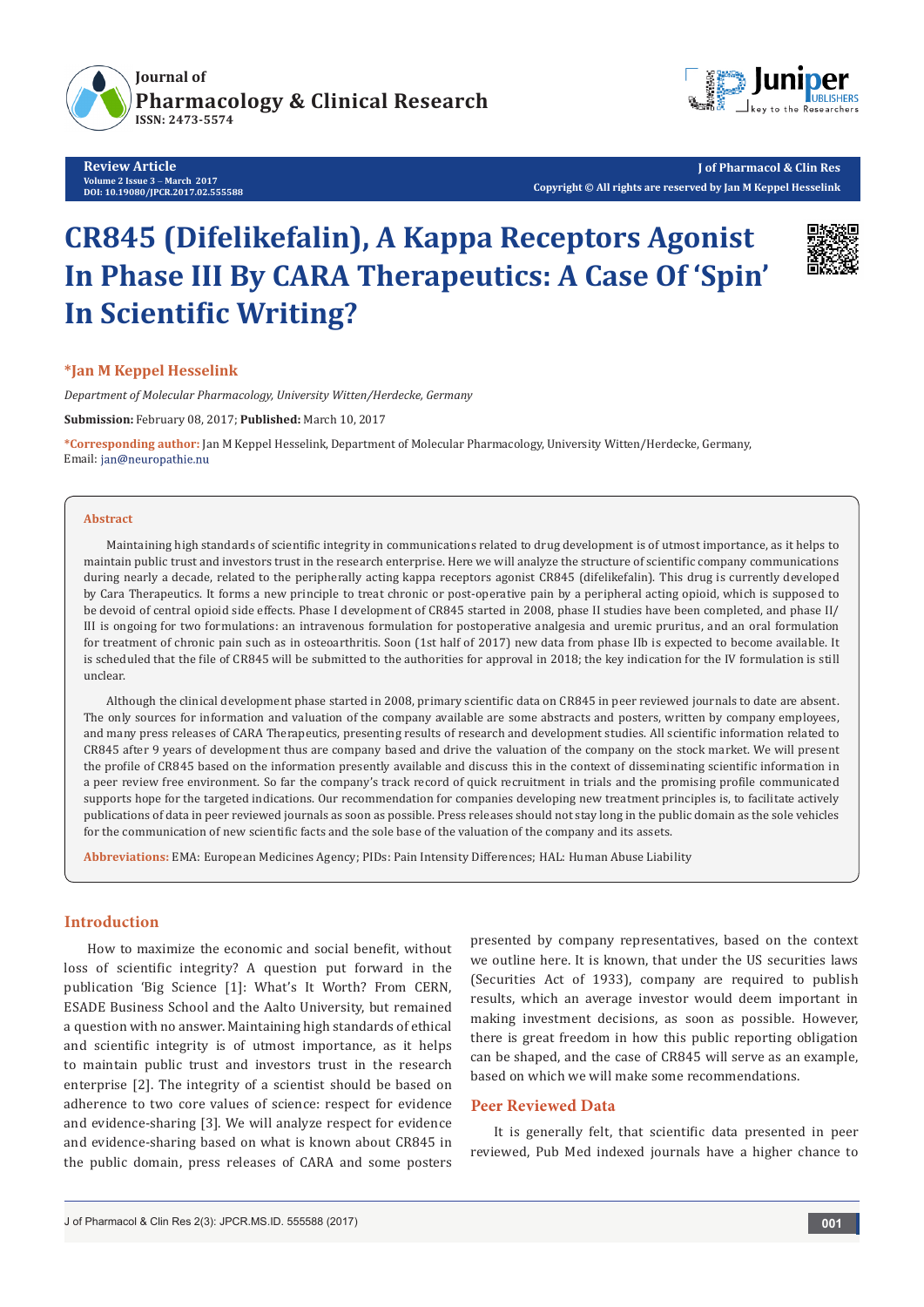be reliable compared to data published elsewhere. If company employees are the sole authors of a paper, peer review is an important tool to ensure scientific integrity [4]. This instrument is absent if companies communicate their data via press releases. In such cases, the information disseminated needs the optimal attention of the company to ensure credibility and reliability of its content, in the context of scientific integrity. We will analyze the case CR845 against this background. Company statements will be presented as verbatim quotes, in order to be able to be precise in our analysis of how the authors shaped the impression their results produce in readers, characterized by Fletcher and Black in 2007 as 'spin' in scientific writing [5]. Richard Horton in his landmark paper in the BMJ of 1995 already pointed out how the authors used "their power as owners of their writing to emphasize one point of view more than another [6]." Furthermore, we will look for 'hedging' or 'cautious language' in the various press releases. Hedging in formal academic writing is regarded as a way for the scientist to establish academic integrity [7]. Recently Ter Riet and colleagues analyzed a great number of scientific texts, and found that publications on industry-supported studies used significantly fewer hedges than publications not so supported  $(p = 0.028)$  [8].

# **Peripheral Kappa receptor agonists: the scientific and development context**

There is an ongoing intense debate about pros and cons of prescription of opioids. Without taking a stance in this discussion, it is clear that less or non-addictive opioids would be greatly welcomed. Peripherally acting opioid agonists may be such analgesics. Loperamide hydrochloride is a peripherally acting opioid agonist, which had analgesic action in pain models; its action is based on its affinity for the delta-opioid receptor as it can be antagonized by naltrindole, a delta-opioid receptor selective antagonist [9]. However, there are some indications for the development of tolerance [10]. The rationale of kappa receptor agonist with limited ability to penetrate the CNS is outlined already in 1994 [11].

The kappa agonist as imadoline (EMD-61753) is currently in development phase III by Tioga Pharmaceuticals for the indication: pruritus associated with atopic dermatitis. Naloxegol belongs to the same class of peripheral kappa agonists, and is available since 2014 in the USA as a once-daily oral therapy indicated for the treatment of opioid-induced constipation. The chemical principle to create kappa agonists, restricted to the peripheral compartment is based on making the compounds hydrophilic, for instance by glucuronidation, as *inmorphine-6 glucuronide*, arylacetamide (ADL 10-0101), TRK-820, HS-731 and triazaspiro, or to create peptidergic compounds, such as D-Arg2, *Lys4-Dermorphin-(1-4)-amide (DALDA)*, FE200665, CR665 and CR845 [12]. CR845, a kappa receptors agonist and a D-tetrapeptide analogue, developed by Cara Therapeutics, originating from the Swiss company Ferring Pharmaceuticals, belongs to the class of peripherally acting kappa agonists. The

compound is also known as CKD-943, FE 202845 and MR13A9. Its history dates back to 2005, when a prototype of a kappa receptors agonist under the code name FE200665 (CR 665), designed by Ferring, completed phase Ia clinical trials in that year. This compound was a D-amino-acid tetrapeptide, well tolerated in humans, with no reports of dysphoria or hallucinations, and as effective as oxycodone in a human model of acute visceral pain [13].

However, CARA indicated in the poster on the preclinical profile of CR845 the compound was not orally bioavailable. CR845 was positioned as a second-generation peptide, orally bioavailable, and CARA reported to have completed Phase I clinical trials in 2009 [14]. CARA is said to own six patents related to CR845, with claims covering compositions of matter and methods of use for CR845. The earliest patent claiming CR845 compositions will expire in 2027 [15]. The company website of Cara Therapeutics claims for the compound 'AN UNPRECEDENTED LEVEL OF SELECTIVITY FOR KAPPA RECEPTORS LOCATED ON PERIPHERAL NERVES', and the quote is verbatim, in capitals [16]. CR845 as an intravenous formulation is in phase II/III development for postoperative pain and uremic pruritus. The oral formulation for the treatment of chronic pain is in phase II for chronic pain. The website of the company highlights CR845 kappa receptor selectivity compared to previously developed kappa agonists such as enadoline, asimadoline, and TRK-820; these 3 compounds are characterized by a less than 5000-fold selectivity for the kappa receptor, while CR854's selectivity is said to be at least 6 times as high, without any significant affinity for any other non-opioid known receptor. TRK-820 from Toray Industries, Inc, also known as nalfurafine, is available in Japan and registered since 2009 for the treatment of uremic pruritus, one of the current development indications for CR845 IV [17].

The compound has been designated as an orphan drug by the (European Medicines Agency EMA) for this indication. In an educational video at the company's website, CR845 is positioned as a high selective peripheral acting kappa receptor agonist, binding to nerves and immune cells in the periphery, and blocking in pain and inflammation, without the side effects of current opioids. The profile presented, as well as the company's track record of fast recruitment in clinical trials, seen by many as a predictor for success, supports hope for the near further future of uremic patients suffering from pruritus, where no standard treatment exists. Whether pricing issues of the IV formulation later on will ask for the post-operative indication to be licensed out, or sacrificed, remains to be seen.

## **Publications on CR845 in peer reviewed articles?**

We could not find any full publication about the effects of this drug in peer reviewed journals, only 3 published posters [18-20]. In addition we identified two book chapters (the same chapters, written by the same authors), published in 2015, without much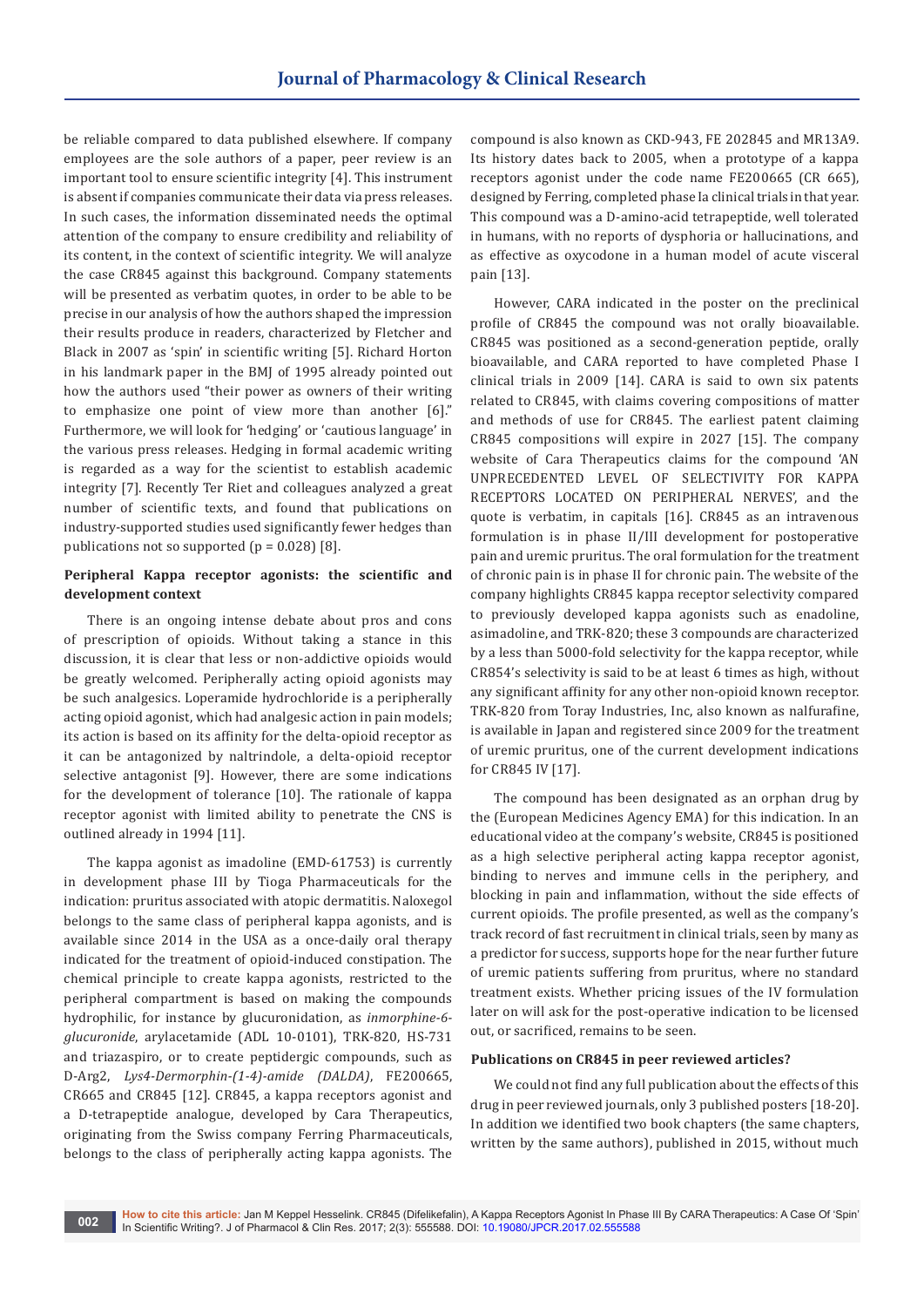detail [21]. Authors of all posters were employees of CARA. In the first poster data were presented from an unblinded, pooled treatment-emergent adverse events analysis, based on in a total of 368 patients, from 3 double-blind, randomized, placebocontrolled, phase 2 clinical studies. In the second poster, the preclinical profile is presented (see under), and the last poster, presented the results of a phase II bunionectomy study. Although the goal of the study reported in the first poster was said to be side effect reporting, the abstract was mainly focused on efficacy data, and the conclusion was: "These results suggest that CR845 not only provides post-operative analgesia but also appears to reduce Post-Operative Nausea and Vomiting, an effect that may not be solely related to a reduction in mu opioid rescue use." This conclusion seems to overstretch the initial goal of the analysis a bit. It has already previously been our recommendation to biotech and pharmaceutical industries not to publish results of scientific studies, without a clear back up of the same results by peer reviewed papers as soon as possible [22,23]. On the website of CARA, we can find a great number of detailed and high quality press releases related to CR845, the first press release dates of April 2008 and announced the start of the phase I program (Table 1). CARA has put quite some effort in these press releases, and the website as well as the index for press releases and the releases proper are all of high quality.

| <b>Table 1:</b> All press releases in a chronology, press releases in fat print |
|---------------------------------------------------------------------------------|
| are discussed in this article in the section below.                             |

| <b>Press</b><br>Release date | <b>Title</b>                                                                                                                                |
|------------------------------|---------------------------------------------------------------------------------------------------------------------------------------------|
| Apr 28, 2008                 | CARA therapeutics initiates phase 1 clinical trial<br>of novel analgesic, CR845                                                             |
| Jul 22, 2008                 | CARA therapeutics announces issuance of U.S. patent<br>covering second generation Kappa Opioid receptor<br>agonists                         |
| Aug 5, 2008                  | <b>CARA therapeutics announces successful</b><br>completion of phase I clinical trial of novel<br>analgesic, CR845                          |
| Aug 17, 2008                 | «Preclinical profile of CR845"                                                                                                              |
| Aug 17, 2008                 | development of the novel, peripherally-selective<br>Kappa Opiod agonist CR665 for the treatment of<br>acute pain                            |
| Jan 12, 2009                 | <b>CARA therapeutics initiates phase II Proof-Of-</b><br>Concept trial of novel analgesic in acute post-<br>operative pain                  |
| Feb 8, 2010                  | CARA therapeutics reports positive phase II data<br>for novel peripheral analgesic in acute post-<br>operative pain                         |
| Feb 22, 2010                 | CARA's No-Brainer Opioid solution                                                                                                           |
| Aug 3, 2011                  | CARA therapeutics initiates phase II trial of novel<br>analgesic in acute post-operative pain                                               |
| Apr 3, 2012                  | CARA therapeutics successfully completes phase<br>I study with oral formulation of its novel Kappa<br>Opioid receptor agonist, CR845        |
| Jun 11, 2012                 | CARA therapeutics reports positive results from<br>phase II trial of novel peripheral kappa agonist,<br>CR845, in acute Post-Operative pain |

| Oct 29, 2013 | CARA therapeutics reports positive results<br>from phase 2 clinical trial I.V. CR845, for post-<br>operative pain following bunionectomy                                                          |
|--------------|---------------------------------------------------------------------------------------------------------------------------------------------------------------------------------------------------|
| Jun 18, 2014 | CARA therapeutics initiates phase Ia/Ib trial of<br>tablet formulation of oral CR845 for the treatment of<br>acute and chronic pain                                                               |
| Jul 31, 2014 | CARA therapeutics initiates human abuse liability<br>trial of CR845                                                                                                                               |
| Aug 6, 2014  | CARA therapeutics initiates Proof-of-Concept phase<br>II trial of I.V. CR845 in uremic pruritus                                                                                                   |
| Oct 29, 2014 | CARA therapeutics announces positive results from<br>human abuse liability trial of peripheral opioid for<br>acute pain, I.V. CR845                                                               |
| Dec 2, 2014  | CARA therapeutics announces positive top-line<br>results from phase 1a / 1b trial of tablet formulation<br>of oral CR845 for the treatment of acute and chronic<br>pain                           |
| Dec 17, 2014 | CARA therapeutics reports positive top-line data<br>from phase 1b trial of I.V. CR845 in dialysis patients                                                                                        |
| Feb 10, 2015 | CARA therapeutics issued additional U.S. patent<br>covering the expanded use of Kappa Opioid receptor<br>agonist CR845 and analogs for the treatment and<br>prevention of Pain-Related conditions |
| Jun 23, 2015 | CARA therapeutics completes enrollment of phase 2<br>Trial of I.V. CR845 in uremic pruritus                                                                                                       |
| Jul 23, 2015 | CARA therapeutics announces positive results<br>from phase 2 trial in uremic pruritus                                                                                                             |
| Aug 17, 2015 | CARA therapeutics initiates phase 2 Trial of oral<br>cr845 in osteoarthritis                                                                                                                      |
| Sep 9, 2015  | CARA therapeutics initiates phase 3 program for I.V.<br>CR845 in acute postoperative pain                                                                                                         |
| Dec 9, 2015  | CARA therapeutics announces positive top-line<br>results from phase 2a trial of oral CR845 in chronic<br>pain patients with osteoarthritis of the knee or hip                                     |
| Feb 25, 2016 | CARA therapeutics provides update on CLIN3001<br>postoperative pain trial for I.V. CR845                                                                                                          |
| Apr 20, 2016 | CARA therapeutics announces removal of FDA<br>clinical hold on CLIN3001 postoperative pain trial<br>for I.V. CR845                                                                                |
| Jun 6, 2016  | CARA therapeutics resumes patient recruitment for<br>adaptive phase 3 Trial of I.V. CR845 in postoperative<br>pain                                                                                |
| Jun 29, 2016 | CARA Therapeutics Initiates Adaptive Phase 2/3<br>Trial of I.V. CR845 for treatment of chronic kidney<br>Disease-Associated pruritus                                                              |
| Sep 15, 2016 | CARA therapeutics initiates enrollment in phase 2b<br>trial of peripherally acting Kappa Opioid agonist,<br>oral CR845, in chronic pain patients                                                  |
| Nov 29, 2016 | CARA therapeutics completes planned enrollment of<br>Eight-Week Multi-Dose phase of adaptive trial of I.V.<br>CR845 in chronic kidney Disease-Associated pruritus                                 |

## **Preclinical profile**

The preclinical profile has been published as a company poster: 'Preclinical Profile of CR845: A Novel, Long-Acting Peripheral Kappa Opioid Receptor Agonist', presented at the IASP in 2008 [19]. The compound was presented as a highly selective for both human and rodent KOR, without off-target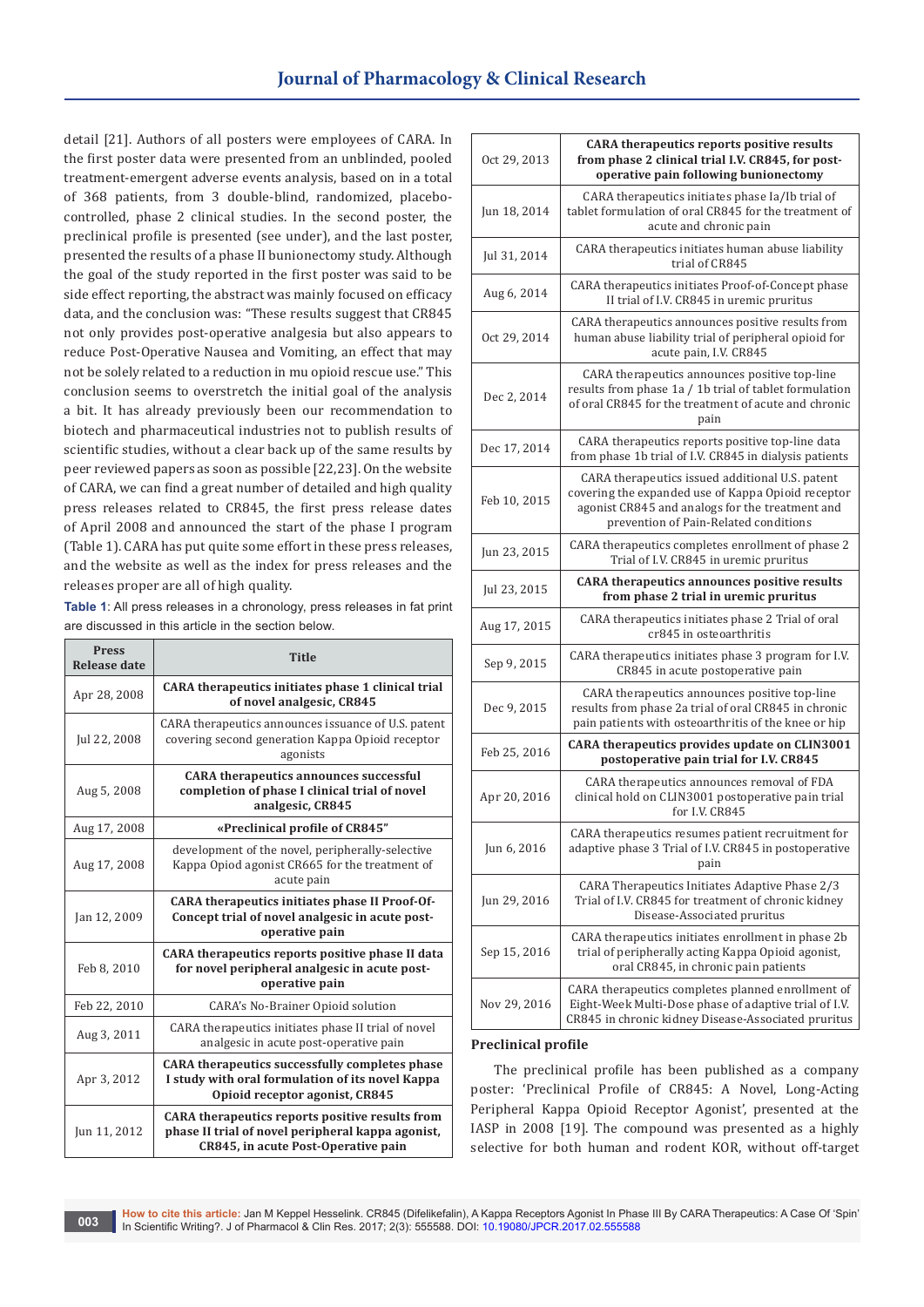activity tested in 94 receptors-, channels- and transporters assays. Ki was reported to be 0.32 nM for the hKOR, and only >10000 for the *hMORenhDOR*. In various pain paradigms CR845 dose dependently inhibited pain behavior. In the 0.6% acetic acid induced writhing in male CD-1 mice 0.01, 0.03, 0.1 and 0.3 mg/kg IV were tested versus vehicle and ED50 was estimated on 0.07 mg/kg IV after 15 minutes exposure. In an abdominal pain model, DBTC-induced pancreatitis and in the CFA-induced inflammatory pain ED50 was 0.3 mg/kg IP or IV. In the 2% carrageenan intraplantar model 0.3 and 1 mg/kg were significantly better than vehicle. TNF-alpha could be reduced in a sepsis model by 47% by CR845 10 mg/kg (prednisolone 3 mg/ kg 64%). In the neuropathic pain Chung model ED50 was 0.38 mg/kg IV. In an itch model, 48/80 or 5'GNTI induced pruritus, CR845 0.1 and 0.3 mg/kg significantly inhibited scratch behavior,  $ED50 = 0.08$  mg/kg IV.

## **CR845 studies in clinicaltrials.gov**

In order to be able to analyze the completeness of the company reporting its results, it is relevant to summarize the 8 clinical trials registered for the compound in clinicaltrials.gov:

## **A. Completed studies**

## **I. Phase II study**

ClinicalTrials.gov Identifier: NCT01361568.

A multi-center, double-randomized, double blind, placebo controlled study to evaluate the analgesic efficacy and safety of intravenous CR845 dosed preoperatively and postoperatively in patients undergoing a laparoscopic hysterectomy; n=203.

Period: 2011-2014.

Dose and treatment duration: Single i.v. dose (0.04 mg/kg) administered pre-/ or postoperatively for pain versus placebo.

Reported in CARA Press release.

## **II. Phase II study**

ClinicalTrials.gov Identifier: NCT01789476.

A single-center, randomized, double-blind, parallel group, placebo-controlled study to evaluate the analgesic efficacy and safety of cr845 dosed in patients with pain following bunionectomy surgery; n=51.

Period: 2013-2015.

Dose and treatment duration: 0.005 mg/kg per dose, IV bolus. The initial dose was administered upon reaching a qualifying pain intensity score and followed by a supplemental dose, if requested by patient for pain. Additional doses could be administered every 8 hours up to 48 hours.

Reported in CARA Press release.

#### **III. Phase II study**

ClinicalTrials.gov Identifier: NCT00877799.

A Phase 2, randomized, double-blind, placebo-controlled, proof of concept study to evaluate the analgesic efficacy and safety of intravenous cr845 during the post-operative period in subjects undergoing laparoscopic-assisted hysterectomy; n=114.

Period: 2009-1015.

Dose and treatment duration: CR845 15-min i.v. infusion at doses of 0.008 or 0.024 mg/kg on the day after surgery (Cohort 1), or at a dose of 0.040 mg/kg immediately after surgery (Cohort 2) versus placebo.

Results reported for 46 patients, treated with 0.040 mg/kg in a press release of February 8, 2010

## **IV. Phase II study**

ClinicalTrials.gov Identifier: NCT02524197.

A study of the safety and a single-blind, multiple ascendingdose pilot study of the safety, tolerability, pharmacokinetics, and effectiveness of orally administered cr845 in patients with osteoarthritis of the hip or knee; n=81.

Period: 2015-2016

Dose and treatment duration: Oral administration of CR845 0.25 mg, 0.50 mg, 1 mg and 5 mg tablets; 38 days

Reported in CARA Press release

## **V. Phase II study**

ClinicalTrials.gov Identifier: NCT02229929.

A double-blind, randomized, placebo-controlled study to evaluate the safety and pharmacokinetics of intravenous cr845 in hemodialysis patients, and its safety and efficacy in hemodialysis patients with uremic pruritus; n=89.

Period: 2014-1016.

Dose and treatment duration: Intravenous CR845, 0.5 mcg/ kg; 1.0 mcg/kg; 2.5 mcg/kg versus placebo; after each dialysis session over a 2 week treatment period (3 times per week).

Reported in CARA Press release.

#### **B. Running studies**

I. Phase II

ClinicalTrials.gov Identifier: NCT02944448.

A randomized, double-blind, placebo-controlled, titrationto-effect study of orally administered CR845 in patients with osteoarthritis of the hip or knee; n=330.

Period: 2016-2017.

Dose and treatment duration: 1; 2.5; 5 mg bid versus placebo during 8 weeks.

First Results expected 2017.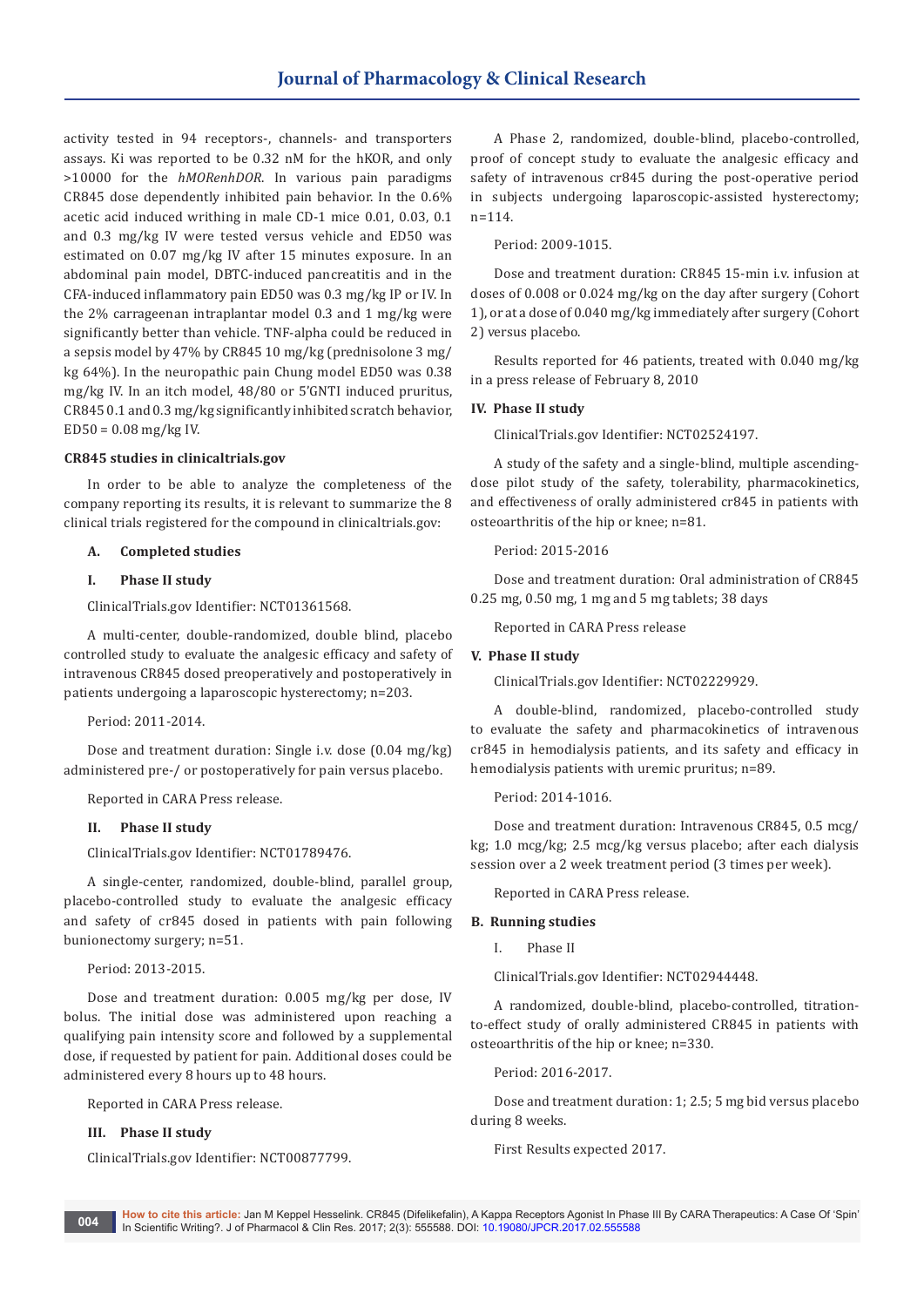## **II. Phase II/III**

ClinicalTrials.gov Identifier: NCT02858726.

A two-part, multicenter, double-blind, randomized, placebo-controlled study to evaluate the safety and efficacy of intravenous cr845 in hemodialysis patients with moderate-tosevere pruritus; n=400.

## Period: 2016-2018.

Dose and treatment duration: CR845 0.5 mcg/kg, 1 mcg/ kg, 1.5mcg/kg versus Placebo for 12 weeks in patients on hemodialysis.

First Results expected 2017.

## **III. ClinicalTrials.gov Identifier: NCT02542384**

A multicenter, randomized, double-blind, placebo-controlled, adaptive design study evaluating the analgesic efficacy and safety of intravenous cr845 in patients undergoing abdominal surgery; N=450.

#### Period: 2015-2017.

Dose and treatment duration: CR845 IV (0.5 or 1 mcg/kg) or matched placebo, every 6 hours during the 24-hour postoperative treatment.

#### First Results expected 2017

It is interesting to find the hysterectomy not explored in phase III, while the company did not report the results of phase II in any of their press releases.

## **IV. Press releases of CARA**

We will first summarize all press releases, in so far as directly related to CR845, and continue highlighting some important scientific facts as presented in the press releases, as our material for further analysis.

## **C. Early studies (2008-2012)**

Apr 28, 2008 CARA announced the initiation of its IV phase I program, and defined the compound as: "long-acting peripheral kappa opioid receptor agonist". The argument for the qualifier 'long-acting' was given by referring to animal models, were the compound "exhibits analgesic efficacy for up to 18 hours after a single dose." In the company poster on the results of the preclinical models however, published some months later, the analgesic effects were only described up to 8 hours after administration [19]. On August 5, 2008, the results of a phase I study, evaluating the IV formulation, were presented at the company's website as a press release [24]. It was a study evaluating the safety, tolerability, pharmacokinetic profile, and pharmacological activity of CR845 in a double-blind, randomized, placebo-controlled, single escalating intravenous dose study in 54 healthy male and female volunteers. The study was not registered in clinicaltrials.gov. The statement of the company was: "Linear, dose-proportional increases in

systemic exposure to CR845 were observed. Low doses of CR845 resulted in plasma levels at or above the plasma levels of drug expected to be associated with clinical analgesic efficacy. CR845 infusion triggered a quantitative endocrine biomarker of peripheral kappa opioid receptor activation at the lowest dose tested." Phase I data of the oral formulation were published on the company's website on April 3, 2012, and highlighted a: "- robust bioavailability and pharmacologic activity seen with oral formulation of peptide-based Kappa opioid agonist" [25] - Pharmacologist in general would have difficulty to understand what is meant by "robust bioavailability".

On the company website data are presented of a phase I study in 50 male volunteers randomized to placebo or one of four single ascending doses of an enteric-coated, capsule formulation of CR845. Mean oral bioavailability was reported to be 16% in all groups, with peak and total exposures proportional to each dose. The compound was reported to be safe and generally well tolerated across all doses tested. The VP R&D added to the data "We are very impressed with the bioavailability and bioactivity exhibited by this oral formulation of CR845." The initiation of the first phase II Proof of Principle study was announced in a press release, dated June 12, 2009. 120 patients would be enrolled, "randomly selected for treatment with one of two doses of CR845 or placebo." This most probably refers to the first phase II study defined in clintrials.gov as study NCT01361568, defined as a study in 203 patients, and first received on April 6, 2009. Dose regime of this study was CR845 administered as a single 15-min i.v. infusion at doses of 0.008 or 0.024 mg/kg on the day after surgery (Cohort 1) or at a dose of 0.040 mg/kg immediately after surgery (Cohort 2). On February 8, 2010, the company announced: "Positive Phase II Data for Novel Peripheral Analgesic in Acute Post-Operative Pain" The study was defined as: "The 46 patient Phase II, multi-center, double-blind, placebocontrolled study was conducted at eight hospitals" Patients were dosed either with placebo or 0.040 mg/kg CR845.

The results were defined as: "Significant pain relief was observed in CR845-treated patients over placebo from 4-8 hrs post-drug administration, as exemplified by a significant change in pain intensity difference (PID) scores (p<0.05)."Without any further context, it is difficult to understand how the planned n=203 patient study evolved in 120 patients- and subsequently in a 46-patient study. However, the data presented at clinicaltrials. gov seems to solve this mystery: in cohort 2 there were included 26 patients on placebo and 20 on CR845 0.040 mg/kg, dosed immediately post-op. (Day 0) [26]. Of these 46 patients, there were 3 non-completers: 1 protocol violation and 2 lost for follow up. The unsolved question of course is, whether the reported significant pain reduction was in the completer population or in the ITT population. Further phase II data in 'Acute Post-Operative Pain' have been presented by the company at the company's website on June 11, 2012 [27]. We could not identify any poster or paper to date presenting these data, in contrast with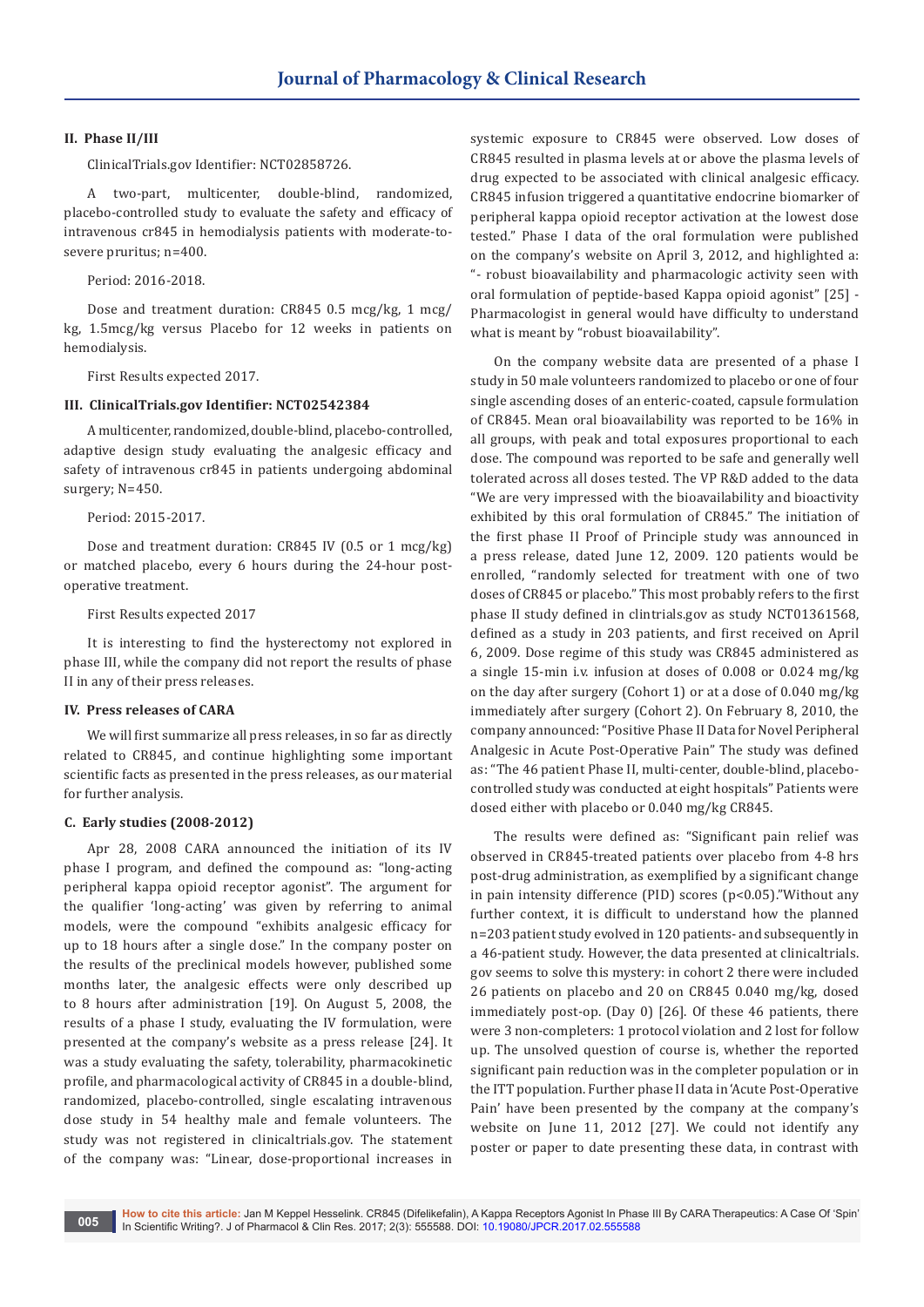the later completed bunionectomy study, where the data were published in a poster, presented in 2015. In the communication from 2012, Cara Therapeutics highlighted "positive results from a Phase II study for the treatment of acute post-operative pain with its novel, peptide-based, peripherally-acting kappa opioid agonist, CR845". The Phase II study (NCT01361568) was a double-randomized, double-blind, placebo-controlled trial and evaluated one intravenous dose of CR845 (0.04mg/kg/BW) in women undergoing a laparoscopic hysterectomy. 203 patients were enrolled and randomized in four treatment arms:

- i. both a pre-and a post-operative dose of CR845;
- ii. a single pre-operative dose of CR845;
- iii. a single post-operative dose of CR845; and
- iv. Both pre- and post-operative placebo.

The company stated that the study: "successfully met its primary endpoint, the reduction of the amount of rescue opioid analgesics used in a 24-hour period after surgery". Furthermore, CR845 reduce postoperative pain measured as pain intensity differences (PIDs) and summed pain intensity differences. Patients receiving both a pre- and postoperative dose of CR845 achieved the study's primary endpoint: a statistically significant reduction  $(33\% , p<0.05)$  of morphine use over 24 hours compared to the placebo group (8 mg morphine less acc. to clintrials.gov). Significant 24-hour analgesic effects were also reported for various other measurements. Pre- and/or post-surgical dosing of CR845 was reported to be safe and well tolerated, and common opioid-related side effects of nausea, vomiting and pruritus were not frequently seen. The analysis described on clinicaltrials.gov refers to a total of 'Participants Analyzed' of 183. The chief medical officer of Cara therapeutics commented: "The results of this Phase II trial have further confirmed the robust analgesic efficacy of CR845 in this acute post-operative setting," and "these data have established the clear clinical advantage of dosing CR845 before and after surgery in significantly reducing the severity of patient pain and the need for opioid rescue medication in the first 24 hours post-surgery."

There were more interesting statements, one from the principle investigator, Professor of Anesthesiology Tong J. Gan: "These results indicate that this new class of anti inflammatory/ analgesic can potentially be used in a multimodal analgesic strategy, including preoperative dosing, to improve postoperative pain and reduce the need for morphine and other opioids." The hedge in the quote is underlined. And a company quotes: "This trial with CR845 has clearly demonstrated that a peripherally-selective kappa opioid agonist is a fundamentally new and viable option for the treatment of acute postop pain," from Derek Chalmers, CEO at Cara. We underlined 2 fragments as clearly strong statements and no hedges at al. The company summarized the status of the drug in the 2012 press release as:

i. A highly selective, peptide-based, peripherallyrestricted kappa opioid receptor agonist,

ii. in development for the treatment of acute and chronic pain and pruritus,

iii. developed as an intravenous (IV) formulation of CR845 for hospital use,

iv. Completed a successful Phase I study of an oral capsule formulation of CR845 aimed for clinical development for the treatment of postoperative pain following hospital discharge and chronic inflammatory pain.

v. Safe and well tolerated in the more than 300 patients dosed, wit dysphoric reactions or hallucinations characteristic of centrally-acting, non-peptidic kappa opioid agonists.

#### **D. More recent studies (2013-2016)**

**a. Results of the bunionectomy phase II study:** October 29, 2013: the results of a phase II study in the treatment of acute pain following bunionectomy were presented by the company [28]. The company stated that in its press release "in a pre-specified analysis for patients who completed the trial ("Completer Analysis"), repeat dosing of I.V. CR845, over 48 hours post surgery, provided statistically greater pain reduction than placebo at both the 24 and 48 hour time points following initiation of treatment, as assessed using the FDA recommended endpoint, the Summed Pain Intensity Difference (SPID)."The treatment evaluated was IV 0.005 mg CR845/kg/dose versus placebo in 51 women and men undergoing a primary unilateral first-metatarsal bunionectomy surgery. Clearly the issue here raised is related to the ITT analysis, because by stipulating the results of the completer analysis, implicitly might suggested that the ITT analysis was not significant. In a later communication in 2015 however, the issue of completer analysis was disregarded. In 2015 the company stated: "In multiple randomized, doubleblind, placebo-controlled Phase 2 trials in patients undergoing laparoscopic hysterectomy or bunionectomy procedures, I.V. CR845 treatment resulted in statistically significant reductions in both pain intensity and opioid-related side effects [29]."

In addition, the company pointed out in 2014, that I.V. CR845 treatment resulted in a statistically significant reduction in the incidence of opioid-related adverse events of nausea and vomiting (by 60% and80%, respectively; p<0.05) compared to placebo during the 48-hour period of treatment. It was not clear whether these data were based on the ITT or on the complete analysis. The CEO summarized the positive phase II data in the 2 indications mentioned above and stressed "I.V. CR845's broad and robust analgesic potential." This all became somewhat more clear only after the publication of abstract 422 in the supplement of the Journal of Pain in 2015, written by the company employees: "CR845, a peripheral kappa opioid, provides better pain relief with less nausea and vomiting than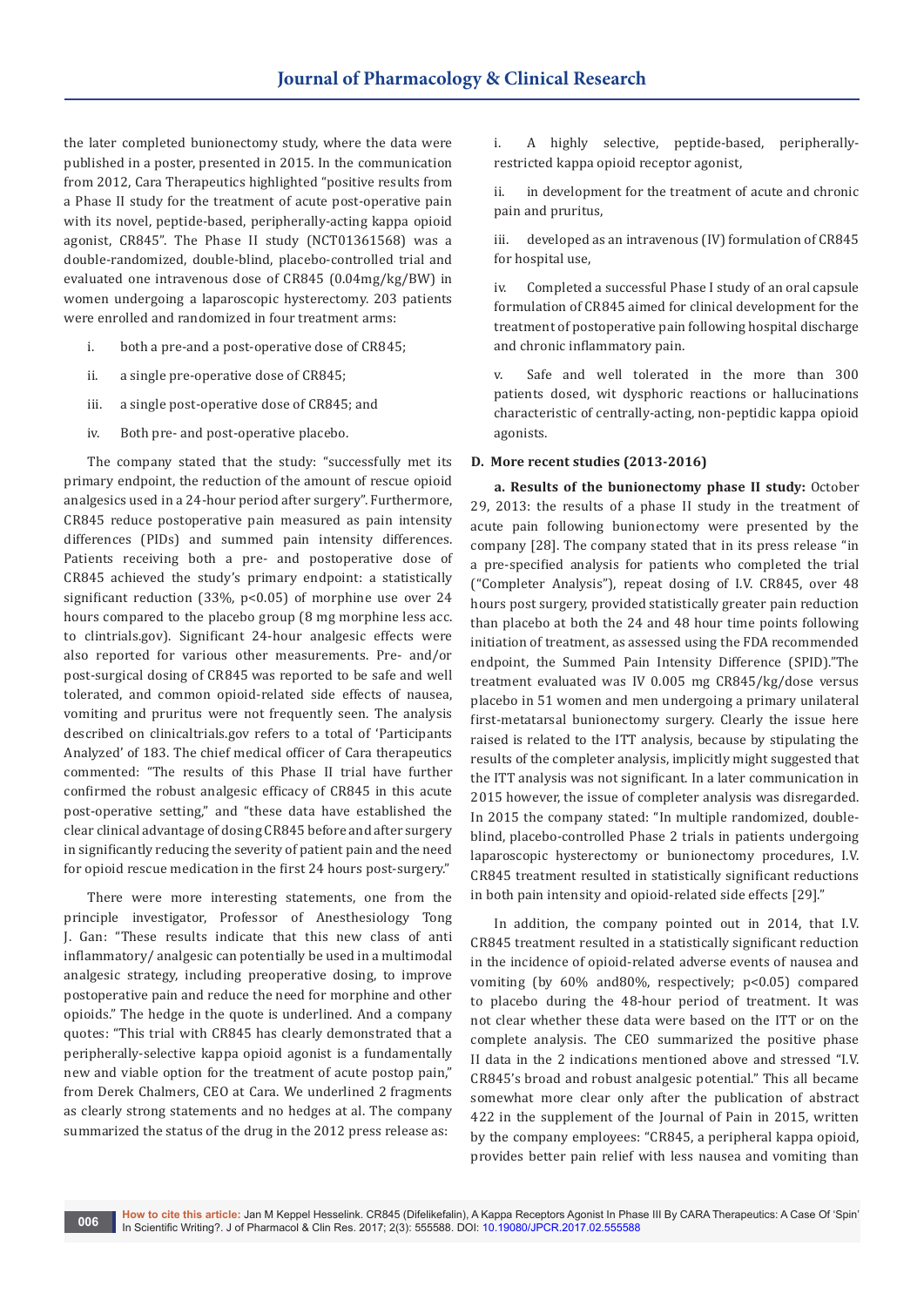placebo in patients after bunionectomy." The authors added in this poster that pain reduction in the intent to treat analysis did not reach significance for the primary efficacy measurement, the mean summed pain intensity differences from baseline over 24 hour. Referring to the significant effects in the complete analysis, the authors added: 'This observation was supported using the modified intent-to-treat population in which a greater decrease in SPID0-24 was observed with CR845 than placebo, although this difference was not significant  $(P=0.116)$ .' In clinicaltrials. gov we can see that the significance was calculated in n=40, while the total number of patients included was 51.

**b. Results of the uremic pruritus phase II study:** Press release of 23 July 2015: "Cara Therapeutics announces positive results from Phase 2 Trial in Uremic Pruritus". This study was a double-blind, randomized, placebo-controlled trial in 65 dialysis patients. (In clinicaltrial.gov this study was coded as NCT02229929, and 89 patients were scheduled for enrollment: in Part A of the study 3 different dosages and placebo were tested during a week: 0.5 mcg/kg; 1.0 mcg/kg and 2.5 mcg/ kg), in part B one dose (1.0 mcg/kg and placebo were tested for 2 weeks. The primary endpoint was defined as change from baseline of the average worst itching during the second week of treatment. Results according to the press release (no results entered in cinicaltrials.gov): patients on active drug experienced a 54 percent greater reduction in worst itch scores than those receiving placebo (p-value = 0.016.No details were given whether this 54% was obtained for instance in the highest dose group during the part A of the study, or in the medium dose group of the part B. Secondary endpoints focused on quality of life measures, and patients on active drug experienced significantly better QOL at the end the two-week treatment period than those receiving placebo (p-value=0.031). "The principle investigator, Professor Tumlin, from the University of Tennessee was quoted:" "With no approved therapy and the limited efficacy of current options, CR845 provides an opportunity to alleviate the pain and discomfort of this persistent clinical problem among ESRD patients." Strong language, no hedges, and interestingly he referred to pain and not to itch.

**c. Results of the oral osteoartrosis phase II study:** Press release December 9, 2015: Cara Therapeutics announces positive top-Line results from Phase 2a Trial of Oral CR845 in chronic pain patients with Osteoarthritis of the knee or hip. This press release was one of the more extensive ones. The Phase 2a study was a single-blind, randomized, multiple ascending dose trial in 80 patients, evaluating the oral CR845 tablets dosed over a twoweek treatment period in patients experiencing moderate-tosevere pain from osteoarthritis of the knee or hip. Four strengths were tested: 0.25 mg, 0.5 mg, 1.0 mg and 5.0 mg, dosed twice a day during two-week. The mean joint NRS pain score exhibited a dose-related reduction from baseline to the end of the two-week treatment period, ranging from -25 percent at the lowest (0.25 mg) tablet strength up to -34 percent for the highest (5.0 mg) tablet strength.

More in detail: "50 percent of the patients in the 5.0 mg dose group reported at least a 30 percent reduction in their pain score at the end of the treatment period. Integrated AUC analysis of the overall NRS score for the entire treatment period indicated a statistically significant reduction in the 5.0 mg dose group compared to the three lower doses used in the trial (Wilcoxon Rank Sum Test: p=0.02). The reduction in pain score in the 5.0 mg dose group was accompanied by a statistically significant reduction in mean rescue medication of approximately 80 percent (ANOVA: p= 0.02, for 5.0 mg vs. lower dose groups)." Derek Chalmers, CEO: "These results are an important first step in establishing the applicability of an oral formulation of CR845 in treating chronic pain patients." The company also reported dose-proportional PK effects, and the 5.0 mg dose group showed an approximately five-fold increased mean AUC value compared to the 1.0 mg dose group. The Chief Medical Officer of Cara Therapeutics: "Although this Phase 2a study was designed primarily to confirm safety, tolerability and PK parameters in this challenging patient population, I'm very pleased that we obtained significant converging findings of dose-related effectiveness."

#### **Consolidation of 'facts' by independent authors**

In an article published in 2014 on the internet, a great many characteristics and suggested properties of the drug were mentioned, based on the above company communications [30]. The author suggested the following facts related to CR845:

i. It is a small peptide molecule,

ii. without penetration in the central nervous system ('A kappa agonist without kappa effects in the brain'),

iii. Effective against acute, post-surgical pain based on the results of a n=400 phase II study,

iv. Major side effects of CR845: facial tingling or numbness, dizziness and fatigue,

v. Completed a human abuse liability (HAL) study with supportive results (n=40)

vi. The drug has no rewarding properties and doesn't have the negative effects of respiratory depression, and

vii. The drug is tested primarily as an intravenous drug for hospital use.

#### **Opinion of financial analysts**

Information on CR845 is currently the only driver and base for the opinion of analysts, advising life science investors. It is therefore of interest to shortly evaluating the advices of such analysts. The Nasdaq on February 1st, 2017 gave a 'strong buy' advice, based on 4 different analyst companies: H C Wainwright, Janney Mont, Piper Jaffray and Stifel Nicolaus. In 2017, the results of IV study in Uremic pruritus expected (itch), as well as clinical data on the 2 other indications. These events, based on the previous released information, clearly will influences the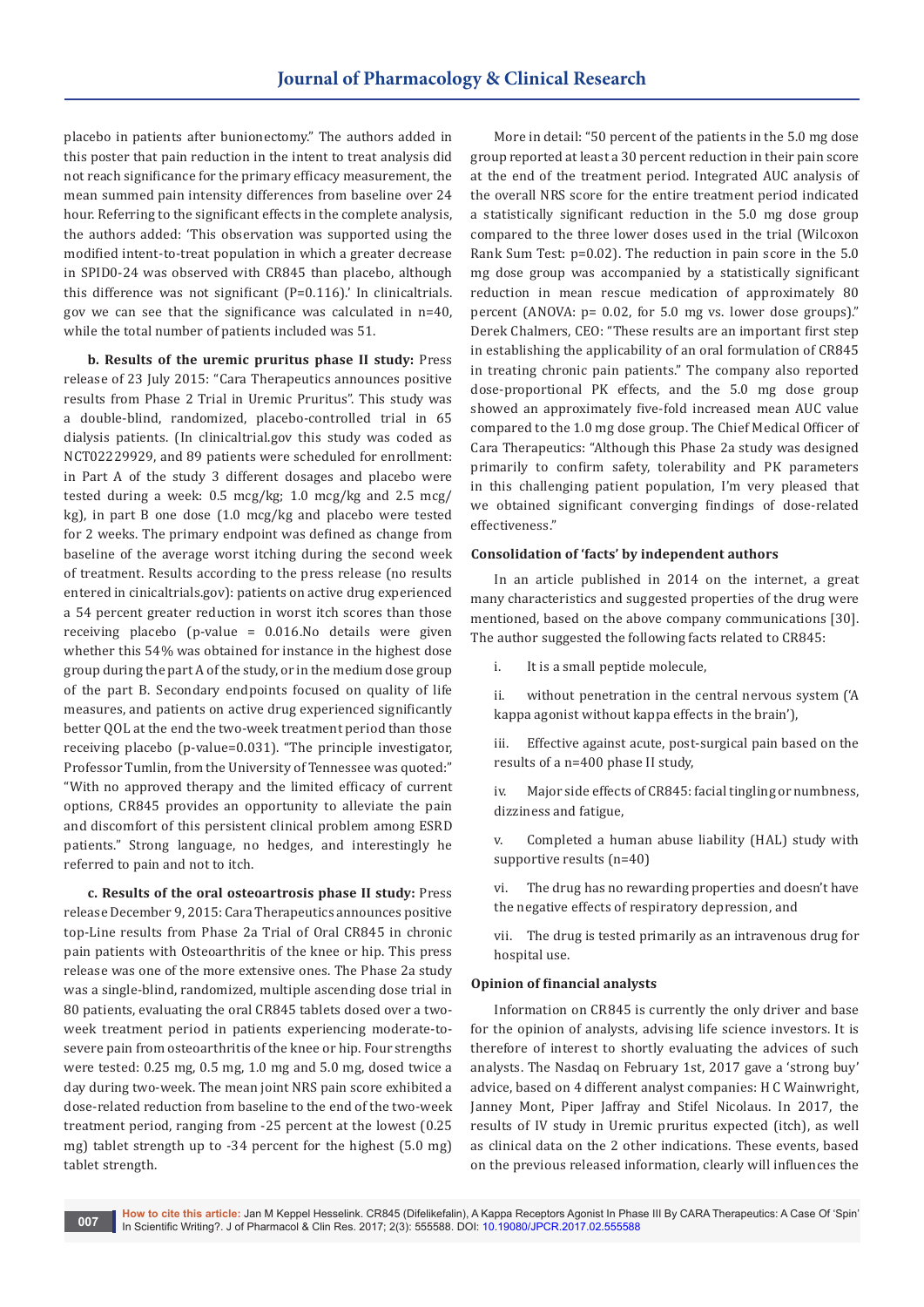stock market, as we can see in Figure 1 of the Nasdaq chart; since 1-1-2017 the value rose from just under \$10 to nearly \$16 on February 1st, and given the clear 'buy' signals, together with the information of CARA, it is expected to raise even more. These events, based on the previous released information, clearly will influences the stock market, as we can see in Figure 1 of the Nasdaq chart; since 1-1-2017 the value rose from just under \$10 to nearly \$16 on February 1st. Given the clear 'buy' signals, together with the information of CARA, this recent share price gain is clearly a sign of investor's anticipation of potentially positive future data for CR845.



**Figure 1**: Index of stock market curve of CARA pharmaceutical since last quarter of 2014.

The stage was directly set in strong positive wording, without hedges, in one of the first communications on the results of the phase I data of the IV formulation from 2008, even low doses of CR845 "resulted in plasma levels at or above the plasma levels of drug expected to be associated with clinical analgesic efficacy" This statement was not backed up by data to make clear why exactly the plasma level of the low dose was expected to lead to clinical analgesia; plasma levels reached after administration of IV CR845 were also not given. Some months earlier, the poster on the preclinical profile did also not include any plasma level related to the effects of CR854 in the various pain models. Thus, the facts (plasma data) were directly translated into strategic relevant information (expectation of clinical analgesia). Company information on CR845 is currently the only driver and base for the opinion of analysts, advising life science investors as well as the base for the stock market trading CARA stocks. The assessments of analysts seem to be positive, to date strong recommendations are given for 'buy' by a number of analysts. The absence of peer reviewed articles, for instance reporting all data of the completed phase IIa study in uremic pruritus (data available since 23 July 2015), is a concern. Such data would help to better evaluate the full potential of this new lead in the class of peripheral kappa opiate agonists.

We have demonstrated, via the company communications that most statements are without hedges. Furthermore, in many press releases there can be identified 'spin', positive wording supporting a positive outlook for the compound. Spin and absence of hedges in such communications are most optimally put in context by peer reviewed full papers. Such papers are missing to date. This makes an objective evaluation of the compound's perspective for analysts and scientists difficult. Having said that, CR845 seems to be a promising principle, especially in the field of uremic pruritus was no effective and safe standard treatment exists. Whether a peripheral acting opioid agonist will be active in chronic indications, where we postulate central sensitization as an important pathogenetic factor for pain remains to be seen.

## **Conclusion**

The results of pharmacological, phase I, pilot and pivotal trials of the new peripheral acting kappa opiate agonistCR845 have been communicated in a period of 9 years since start of development in 2008, exclusively by press releases and posters of company representatives. The entire profile of this interesting drug therefore has to be created based on those publications, all written by authors with a conflict of interest. This is not as standalone case, earlier we published on a comparable situation, when we analyzed the data available on the pharmacology of NVA1309, a Novelα2δ1 agonist for Neuropathic Pain [23]. Full papers on CR845 in peer reviewed journals are absent to date. In the company communications, many key elements are missing, for instance the numbers of drop-outs, and whether analyses were positive in the ITT population, or in completers. One study, initially, in 2013, was presented as a study with statistically significant findings. Some years later, in 2015, it appeared that this was only the case for the complete analysis; the ITT analysis did not reach significance.

For the other studies, no specifications of the analysis were given. The commentaries of company executives on the findings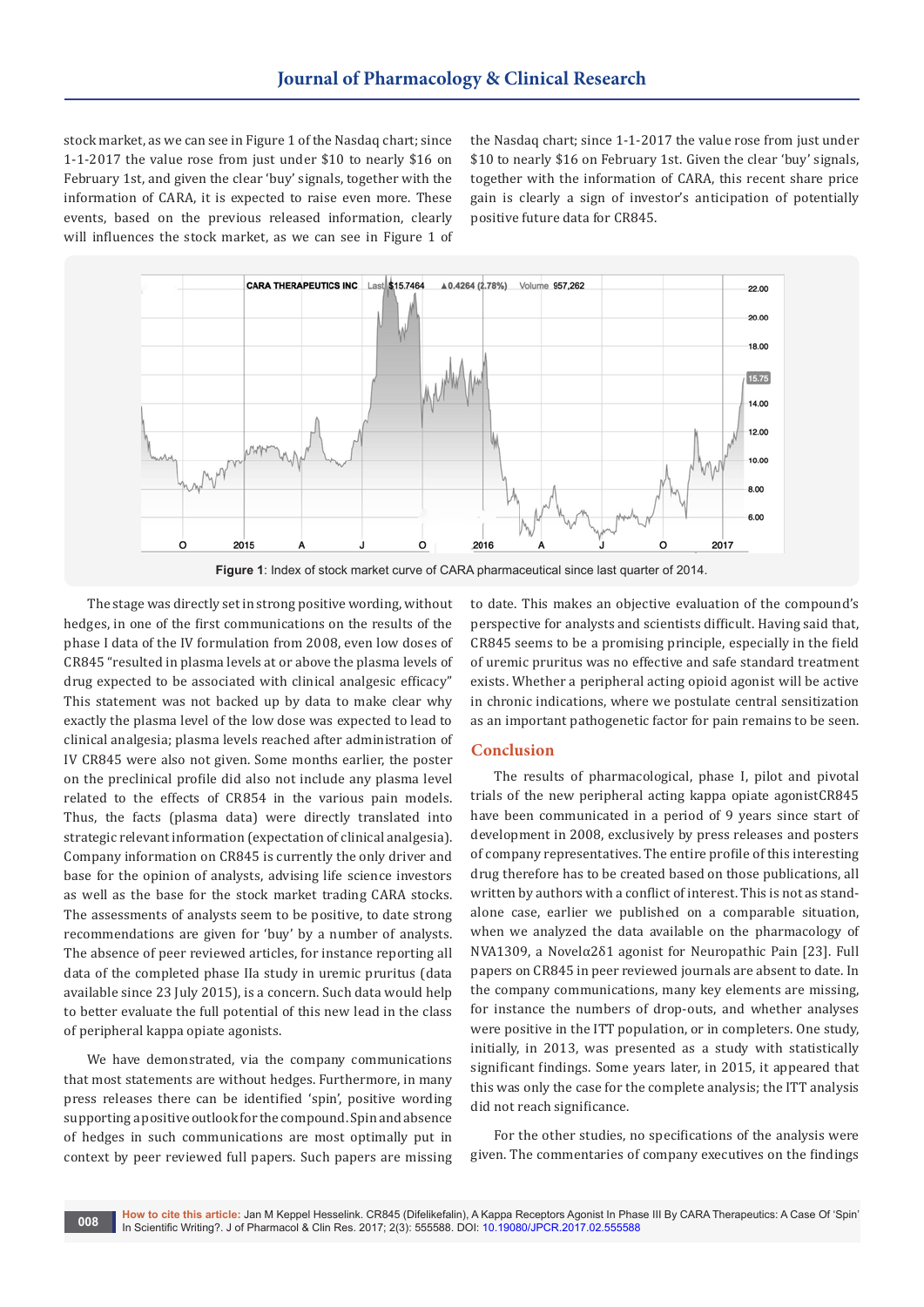were also analyzed, and clearly hedges were extremely rare; in most of the cases the statements were quite robust, without careful wording. We feel it is not an optimal situation to be devoid of peer reviewed papers in 2017, if a new principle is developed in the clinic since 2008, and thus be totally and solely dependent on company based information. However, it need to be said, that the company's track record of completing clinical trials, and the context of data presented in uremic pruritus, support a promising future so far. Based on this case study of CR 845, we strongly recommend for companies developing new treatment principles, to facilitate publications of data in peer reviewed journals as soon as possible. Early press communications need to be released, according to the public reporting obligation of the company, but should not stay too long the sole vehicles for the communication of new scientific facts. Peer reviewed articles supply an important new context into the field of knowledge around a new drug, a context also tremendously important for financial analysts and investors. Mostly this context downplays a number of earlier statements, and positions facts in a new, more realistic context.

## **References**

- 1. [Science Business \(2015\) BIG SCIENCE: What's It Worth? Science](http://www.attract-eu.org/uploads/3/8/0/4/38044307/bigscience_specialreport.pdf)  [Business Publishing Ltd, Belgium.](http://www.attract-eu.org/uploads/3/8/0/4/38044307/bigscience_specialreport.pdf)
- 2. [Coughlin SS, Barker A, Dawson A \(2012\) Ethics and scientific integrity](https://www.ncbi.nlm.nih.gov/pubmed/24532867)  [in public health, epidemiological and clinical research.](https://www.ncbi.nlm.nih.gov/pubmed/24532867) Public Health [Rev 34\(1\): 71-83.](https://www.ncbi.nlm.nih.gov/pubmed/24532867)
- 3. [Jan De Winter \(2014\) Defining Scientific Integrity. Philosophy and](http://journals.gmu.edu/PPPQ/article/view/580)  [Public Policy Quarterly 32\(3/4\): 29-35.](http://journals.gmu.edu/PPPQ/article/view/580)
- 4. [Fytton Rowland \(2002\) The peer-review process. Learned publishing](http://onlinelibrary.wiley.com/doi/10.1087/095315102760319206/abstract)  [15\(4\): 247-258.](http://onlinelibrary.wiley.com/doi/10.1087/095315102760319206/abstract)
- 5. [Fletcher RH, Black B \(2007\) Spin in scientific writing: scientific](https://www.ncbi.nlm.nih.gov/pubmed/17970249)  [mischief and legal jeopardy. Med Law 26\(3\): 511-525.](https://www.ncbi.nlm.nih.gov/pubmed/17970249)
- 6. [Horton R \(1995\) The rhetoric of research. BMJ 310\(6985\): 985-987.](https://www.ncbi.nlm.nih.gov/pubmed/0007728037)
- 7. [Roland MC \(2007\) Publish and perish. Hedging and fraud in scientific](https://www.ncbi.nlm.nih.gov/pubmed/17471254)  [discourse. EMBO Rep 8\(5\): 424-428.](https://www.ncbi.nlm.nih.gov/pubmed/17471254)
- 8. [Ter Riet G, Chesley P, Gross AG, Siebeling L, Muggensturm P, et al.](https://www.ncbi.nlm.nih.gov/pubmed/24324540)  [\(2013\) All that glitters isn't gold: a survey on acknowledgment of](https://www.ncbi.nlm.nih.gov/pubmed/24324540)  [limitations in biomedical studies. PloS one 8\(11\): e73623.](https://www.ncbi.nlm.nih.gov/pubmed/24324540)
- 9. [Shinoda K, Hruby VJ, Porreca F \(2007\) Antihyperalgesic effects of](https://www.ncbi.nlm.nih.gov/pubmed/17110034)  [loperamide in a model of rat neuropathic pain are mediated by](https://www.ncbi.nlm.nih.gov/pubmed/17110034)  [peripheral delta-opioid receptors. Neurosci Lett 411\(2\): 143-146.](https://www.ncbi.nlm.nih.gov/pubmed/17110034)
- 10. [He SQ, Yang F, Perez FM, Xu Q, Shechter R, et al. \(2013\) Tolerance](https://www.ncbi.nlm.nih.gov/pubmed/23880055)  [develops to the antiallodynic effects of the peripherally acting opioid](https://www.ncbi.nlm.nih.gov/pubmed/23880055)  [loperamide hydrochloride in nerve-injured rats. Pain 154\(11\): 2477-](https://www.ncbi.nlm.nih.gov/pubmed/23880055) [2486.](https://www.ncbi.nlm.nih.gov/pubmed/23880055)
- 11. [Barber A, Bartoszyk GD, Bender HM, Gottschlich R, Greiner HE, et al.](https://www.ncbi.nlm.nih.gov/pubmed/7889287)  [\(1994\) A pharmacological profile of the novel, peripherally-selective](https://www.ncbi.nlm.nih.gov/pubmed/7889287)  [κ-opioid receptor agonist, EMD 61753. Br J Pharmacol 113\(4\): 1317-](https://www.ncbi.nlm.nih.gov/pubmed/7889287) [1327.](https://www.ncbi.nlm.nih.gov/pubmed/7889287)
- 12. [Stein C \(2013\) Targeting pain and inflammation by peripherally acting](https://www.ncbi.nlm.nih.gov/pubmed/24068999)  [opioids. Front Pharmacol 4: 123.](https://www.ncbi.nlm.nih.gov/pubmed/24068999)
- 13. [Arendt-Nielsen L, Olesen AE, Staahl C, Menzaghi F, Kell S, et al. \(2009\)](https://www.ncbi.nlm.nih.gov/pubmed/19672186)  [Analgesic Efficacy of Peripheral κ-Opioid Receptor Agonist CR665](https://www.ncbi.nlm.nih.gov/pubmed/19672186)  [Compared to Oxycodone in a Multi-modal, Multi-tissue Experimental](https://www.ncbi.nlm.nih.gov/pubmed/19672186)  [Human Pain Model Selective Effect on Visceral Pain. Anesthesiology](https://www.ncbi.nlm.nih.gov/pubmed/19672186)  [111\(3\): 616-624.](https://www.ncbi.nlm.nih.gov/pubmed/19672186)
- 14. [Aldrich JV, McLaughlin JP \(2009\) Peptide kappa opioid receptor](https://www.ncbi.nlm.nih.gov/pubmed/19430912)  [ligands: potential for drug development. AAPS J 11\(2\): 312-322.](https://www.ncbi.nlm.nih.gov/pubmed/19430912)
- 15. <http://investorshub.advfn.com/Cara-Therapeutics-Inc-CARA-27923/>
- 16. [CARA therapeutics. PIPELINE AND BUSINESS STRATEGY.](http://www.caratherapeutics.com/pipeline-business-strategy.shtml)
- 17. [Kumagai H, Ebata T, Takamori K, Muramatsu T, Nakamoto H, et](https://www.ncbi.nlm.nih.gov/pubmed/19926718)  [al. \(2010\) Effect of a novel kappa-receptor agonist, nalfurafine](https://www.ncbi.nlm.nih.gov/pubmed/19926718)  [hydrochloride, on severe itch in 337 haemodialysis patients: a Phase](https://www.ncbi.nlm.nih.gov/pubmed/19926718)  [III, randomized, double-blind, placebo-controlled study. Nephrol Dial](https://www.ncbi.nlm.nih.gov/pubmed/19926718)  [Transplant 25\(4\): 1251-1257.](https://www.ncbi.nlm.nih.gov/pubmed/19926718)
- 18. [Joseph W. Stauffer, Paul J Tiseo, Frédérique Menzaghi, Robert H](http://www.asaabstracts.com/strands/asaabstracts/abstract.htm%20%20?year=2015&index=17&absnum=4544)  [Spencer \(2015\) CR845, A Novel Peripherally-Acting Kappa Opioid](http://www.asaabstracts.com/strands/asaabstracts/abstract.htm%20%20?year=2015&index=17&absnum=4544)  [Receptor Agonist, Provides Post-Operative Analgesia as Well as](http://www.asaabstracts.com/strands/asaabstracts/abstract.htm%20%20?year=2015&index=17&absnum=4544)  [Reduces Post-Operative Nausea and Vomiting. American Society of](http://www.asaabstracts.com/strands/asaabstracts/abstract.htm%20%20?year=2015&index=17&absnum=4544)  [Anesthesiologists, USA.](http://www.asaabstracts.com/strands/asaabstracts/abstract.htm%20%20?year=2015&index=17&absnum=4544)
- 19. [Luis R Gardell, Robert H Spencer, Derek T. Chalmers, Frédérique](http://files.shareholder.com/downloads/AMDA-2C4IM7/4044664582x0x707472/8dfbb204-4bc0-4a66-acf7-1ac8e9c31fa5/707472.pdf)  [Menzaghi \(2008\) Preclinical Profile of CR845: A Novel, Long-Acting](http://files.shareholder.com/downloads/AMDA-2C4IM7/4044664582x0x707472/8dfbb204-4bc0-4a66-acf7-1ac8e9c31fa5/707472.pdf)  [Peripheral Kappa Opioid Receptor Agonist. USA.](http://files.shareholder.com/downloads/AMDA-2C4IM7/4044664582x0x707472/8dfbb204-4bc0-4a66-acf7-1ac8e9c31fa5/707472.pdf)
- 20. [F Menzaghi, R Spencer, N Abrouk, M Lewis, D Chalmers \(2015\) CR845,](http://www.jpain.org/article/S1526-5900(15)00379-X/abstract)  [a peripheral kappa opioid, provides better pain relief with less nausea](http://www.jpain.org/article/S1526-5900(15)00379-X/abstract)  [and vomiting than placebo in patients after bunionectomy. The Journal](http://www.jpain.org/article/S1526-5900(15)00379-X/abstract)  [of Pain 16\(4\): S81.](http://www.jpain.org/article/S1526-5900(15)00379-X/abstract)
- 21. [Cowan A, Kehner GB, Inan S \(2015\) Targeting Itch with Ligands](https://www.ncbi.nlm.nih.gov/pubmed/25861786)  [Selective for κ Opioid Receptors. Handb Exp Pharmacol 226: 291-314.](https://www.ncbi.nlm.nih.gov/pubmed/25861786)
- 22. [Jan M Keppel Hesselink \(2017\) Moving targets in sodium channel](http://oatext.com/pdf/JMT-1-104.pdf)  [blocker development: the case of raxatrigine: from a central NaV1.3](http://oatext.com/pdf/JMT-1-104.pdf)  [blocker via a peripheral NaV1.7 blocker to a less selective sodium](http://oatext.com/pdf/JMT-1-104.pdf)  [channel blocker. Journal of Medicine and Therapeutics 1\(1\): 1-3.](http://oatext.com/pdf/JMT-1-104.pdf)
- 23. [Jan M Keppel Hesselink \(2016\) A Novel α2δ1 Agonist for Neuropathic](https://juniperpublishers.com/jpcr/pdf/JPCR.MS.ID.555575.pdf)  [Pain: NVA1309 of Novassay. Journal of Pharmacology & Clinical](https://juniperpublishers.com/jpcr/pdf/JPCR.MS.ID.555575.pdf)  [Research 1\(5\): 555575.](https://juniperpublishers.com/jpcr/pdf/JPCR.MS.ID.555575.pdf)
- 24. [CARA therapeutics \(2008\) Cara Therapeutics Announces Successful](http://ir.caratherapeutics.com/releasedetail.cfm?ReleaseID=807851)  [Completion of Phase I Clinical Trial of Novel Analgesic, CR845. USA.](http://ir.caratherapeutics.com/releasedetail.cfm?ReleaseID=807851)
- 25. [CARA therapeutics. Cara Therapeutics Successfully Completes Phase](http://www.caratherapeutics.com/cr845-phase1-complete-release.shtml)  [I Study With Oral Formulation Of Its Novel Kappa Opioid Receptor](http://www.caratherapeutics.com/cr845-phase1-complete-release.shtml)  [Agonist, CR845. USA.](http://www.caratherapeutics.com/cr845-phase1-complete-release.shtml)
- 26. [https://clinicaltrials.gov/ct2/show/results/](https://clinicaltrials.gov/ct2/show/results/NCT00877799?term=CR845&rank=4) [NCT00877799?term=CR845&rank=4](https://clinicaltrials.gov/ct2/show/results/NCT00877799?term=CR845&rank=4)
- 27. [CARA therapeutics \(2012\) Cara Therapeutics Reports Positive Results](http://www.caratherapeutics.com/pipeline-technology/kappa-opioid-receptor-agonists/)  [From Phase II Trial Of Novel Peripheral Kappa Agonist, CR845, In](http://www.caratherapeutics.com/pipeline-technology/kappa-opioid-receptor-agonists/)  [Acute Post-Operative Pain. USA.](http://www.caratherapeutics.com/pipeline-technology/kappa-opioid-receptor-agonists/)
- 28. [CARA Therapeutics \(2015\) Cara Therapeutics Reports Positive Results](http://ir.caratherapeutics.com/releasedetail.cfm?releaseid=807839)  [from Phase 2 Clinical Trial of Novel Peripherally-Acting Kappa Opioid](http://ir.caratherapeutics.com/releasedetail.cfm?releaseid=807839)  [Receptor Agonist, I.V. CR845, for Post-Operative Pain Following](http://ir.caratherapeutics.com/releasedetail.cfm?releaseid=807839)  [Bunionectomy. USA.](http://ir.caratherapeutics.com/releasedetail.cfm?releaseid=807839)
- 29. [CARA therapeutics \(2015\) Cara Therapeutics Initiates Phase 3](http://ir.caratherapeutics.com/releasedetail.cfm?releaseid=930754)  [Program for I.V. CR845 in Acute Postoperative Pain. USA.](http://ir.caratherapeutics.com/releasedetail.cfm?releaseid=930754)
- 30. David Kroll (2014) Trial Shows New Opioid Alternative Could Be Less

Addictive. Forbes Pharma and Health care, USA.